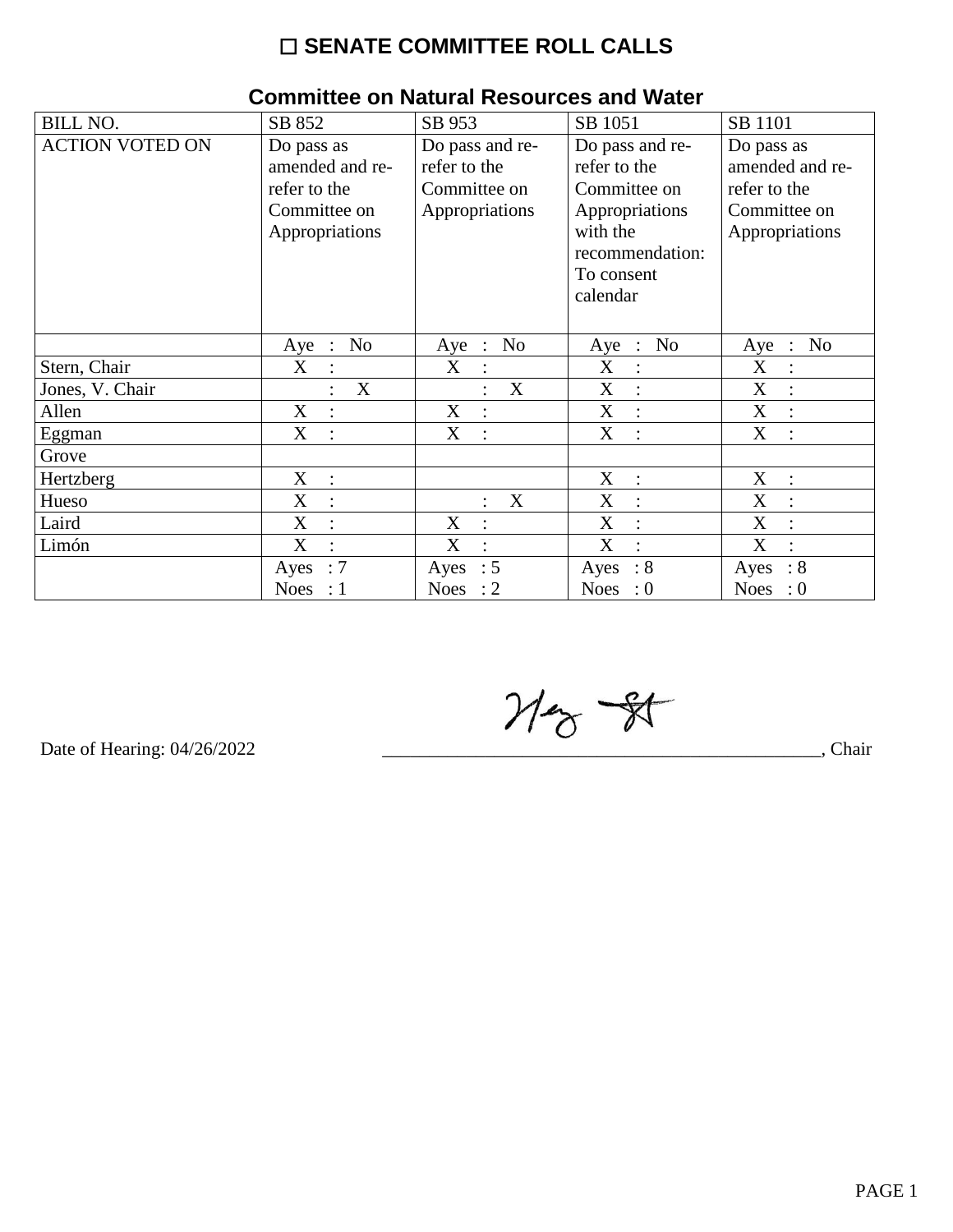# $\square$  SENATE COMMITTEE ROLL CALLS

| <b>BILL NO.</b>        | SB 1224                   | SB 1244                | SB 1253                                         | SB 1261                                 |  |  |  |
|------------------------|---------------------------|------------------------|-------------------------------------------------|-----------------------------------------|--|--|--|
| <b>ACTION VOTED ON</b> | Do pass and re-           | Do pass and re-        | Do pass and re-                                 | Do pass as                              |  |  |  |
|                        | refer to the              | refer to the           | refer to the                                    | amended and re-                         |  |  |  |
|                        | Committee on              | Committee on           | Committee on                                    | refer to the                            |  |  |  |
|                        | Appropriations            | Appropriations         | Appropriations                                  | Committee on                            |  |  |  |
|                        | with the                  | with the               | with the                                        | Appropriations                          |  |  |  |
|                        | recommendation:           | recommendation:        | recommendation:                                 |                                         |  |  |  |
|                        | To consent                | To consent             | To consent                                      |                                         |  |  |  |
|                        | calendar                  | calendar               | calendar                                        |                                         |  |  |  |
|                        |                           |                        |                                                 |                                         |  |  |  |
|                        | N <sub>o</sub><br>$Aye$ : | No<br>Aye :            | N <sub>o</sub><br>Aye<br>$\ddot{\phantom{1}}$ : | N <sub>o</sub><br>Aye<br>$\mathbb{R}^2$ |  |  |  |
| Stern, Chair           | X<br>$\ddot{\cdot}$       | X                      | X                                               | X                                       |  |  |  |
| Jones, V. Chair        | X<br>$\ddot{\cdot}$       | X                      | X<br>$\ddot{\cdot}$                             | X                                       |  |  |  |
| Allen                  | X<br>$\cdot$              | X<br>$\cdot$           | X<br>$\ddot{\cdot}$                             | X<br>$\ddot{\cdot}$                     |  |  |  |
| Eggman                 | X                         | X                      | X<br>$\ddot{\cdot}$                             | X                                       |  |  |  |
| Grove                  |                           |                        |                                                 |                                         |  |  |  |
| Hertzberg              | X<br>$\ddot{\cdot}$       | X<br>$\ddot{\cdot}$    | X<br>$\ddot{\cdot}$                             | X<br>$\ddot{\cdot}$                     |  |  |  |
| Hueso                  | X<br>$\ddot{\cdot}$       | X                      | X<br>$\ddot{\cdot}$                             | X                                       |  |  |  |
| Laird                  | X                         | X<br>$\ddot{\cdot}$    | X<br>$\ddot{\cdot}$                             | X                                       |  |  |  |
| Limón                  | X                         | X                      | X                                               | X                                       |  |  |  |
|                        | $\therefore 8$<br>Ayes    | $\therefore 8$<br>Ayes | $\therefore 8$<br>Ayes                          | :7<br>Ayes                              |  |  |  |
|                        | Noes<br>$\colon 0$        | Noes : $0$             | Noes : $0$                                      | Noes : $1$                              |  |  |  |

# **Committee on Natural Resources and Water**

 $M_{\odot}$  -  $R$ 

Date of Hearing: 04/26/2022

, Chair